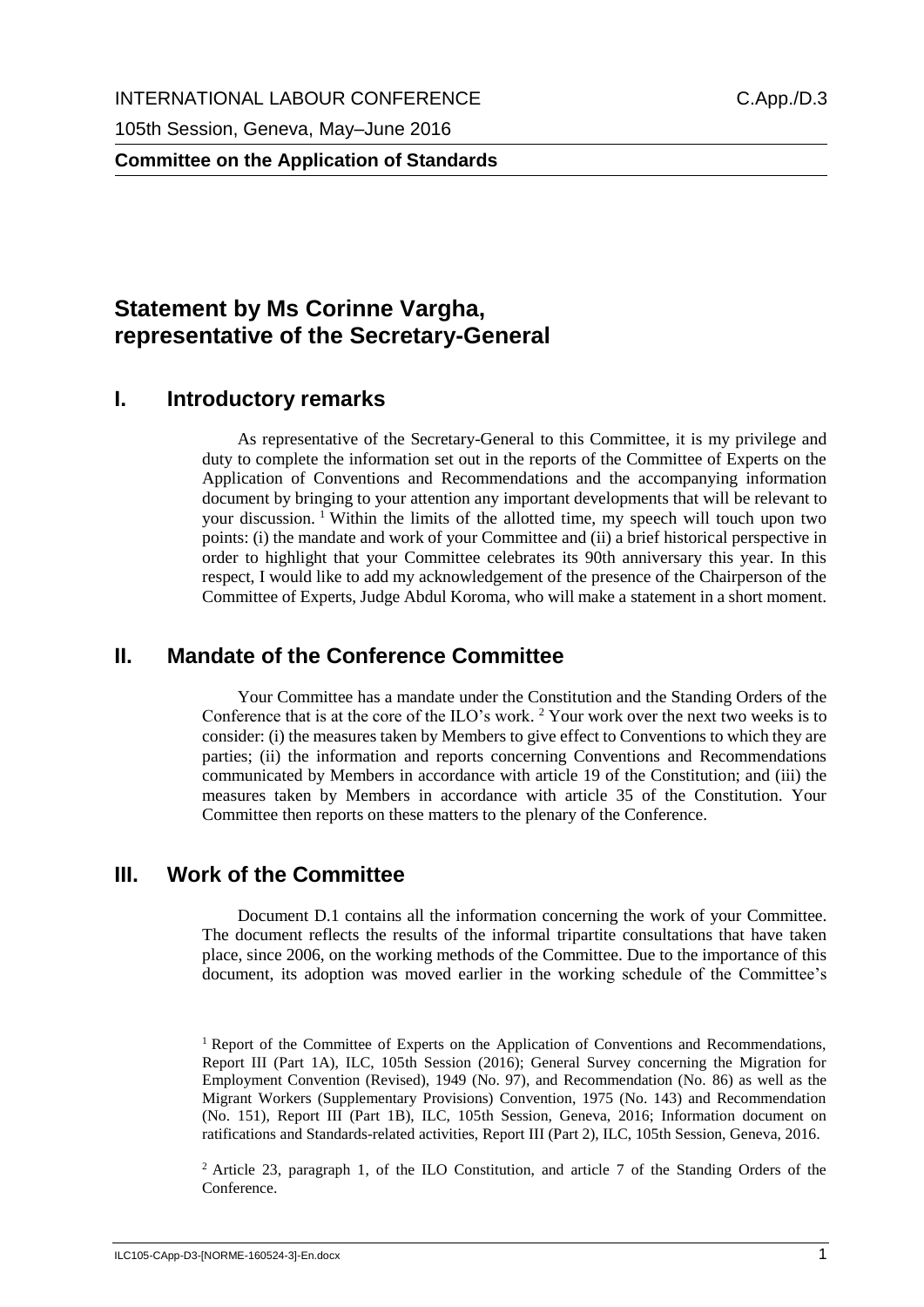opening sitting for the second time this year. This document was also made available on the Committee's website on 6 May.

The recent innovations take into account the results of the last informal tripartite consultations on the working methods of the Committee on the Application of Standards held on 19 March 2016. These aim, first, at implementing the "paper smart" policy introduced by the Office under the current Programme and Budget. This year all documents of the Committee will be made available electronically on the Committee's dedicated web page, including the draft Minutes of sittings; each intervention will be reflected in the Minutes of the Sittings only in the working language in which it was delivered or the language selected by the speaker in the request to take the floor; and amendments to the Minutes of each Sitting may be submitted not only in writing but also electronically by email.

The second innovation retained following informal tripartite consultations aims at improving time management, and the Chairperson of the Committee will revert to this point later on.

I hope that these innovations will help to facilitate the work of the Committee.

Your Committee has had a long-standing practice of focusing its discussions on a list of individual cases proposed by the representatives of the Employers and Workers of your Committee, on the basis of the report of the Committee of Experts. Tomorrow, your Committee is expected to adopt this list and the discussion of individual cases should start on Wednesday.

Tomorrow, your Committee will also begin its discussion of the General Survey of the Committee of Experts concerning the Migration for Employment Convention (Revised), 1949 (No. 97), and Recommendation (No. 86) as well as the Migrant Workers (Supplementary Provisions) Convention, 1975 (No. 143) and Recommendation (No. 151). The discussion on this General Survey gives the Committee the opportunity to make its contribution to the international debate on labour migration, the importance and relevance of which is known to us all. While the Chairperson of the Committee of Experts, Judge Koroma, will introduce the General Survey, I should like to highlight that this General Survey and your discussions will inform the General Discussion on Migration to be held at the 106th Session of the Conference (2017) as well as the implementation of Outcome 9 of the Programme and Budget for 2016–17, namely, "Promoting Fair and Effective Labour Migration Policies".

Being aware of your increasing interest in the technical assistance provided by the Office in order to foster the implementation of ratified conventions, I would like to draw your attention to the Information Document prepared by the Office in this respect.<sup>3</sup> It contains information notably on the missions carried out last year in two countries in order to follow up the conclusions adopted by the Conference in recent sessions.

## **IV. 90th anniversary from the creation of the Committee on the Application of Standards and the Committee of Experts**

I now turn to the second part of my introductory statement which aims at marking the 90th anniversary this year, since the creation of your Committee. As a complement to the slide show which retraces the evolution of the two Committees and which you can enjoy at

 $3$  Report III (Part 2), pp. 12–30.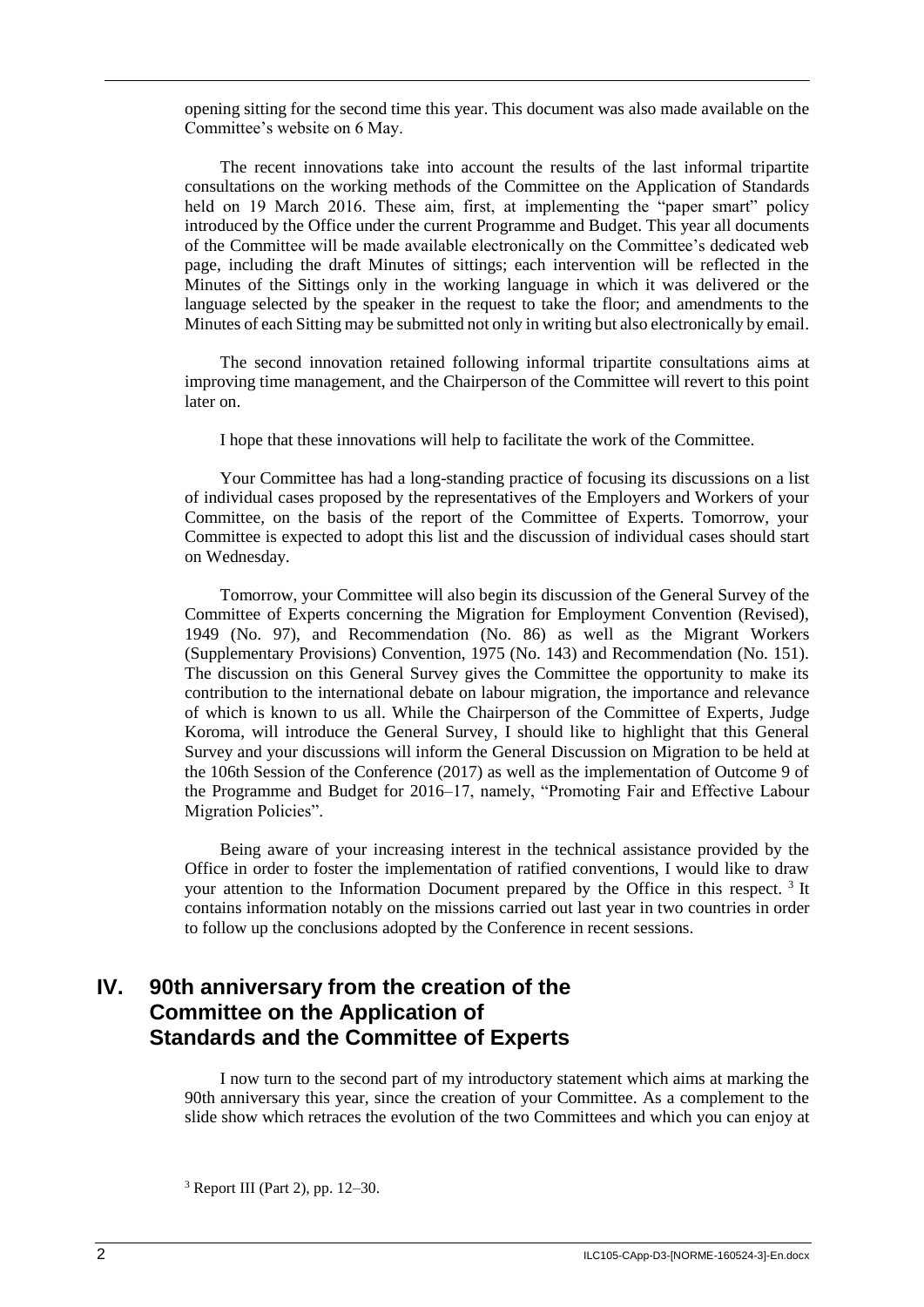the entrance to the room, it seemed important to me to take the time to place the work of the Committee in a historical perspective and measure the ground covered. The Resolution which established, in June 1926, the Committee on the Application of Standards requested at the same time the Governing Body to appoint a Committee which eventually became the Committee of Experts on the Application of Conventions and Recommendations.<sup>4</sup> Over the years, the two bodies developed a symbiotic and mutually dependent relationship. It was in 1932 that the Committee on the Application of Standards indicated for the first time that the report of the Committee of Experts was the basis of its deliberations and that it was this "double examination" of reports by the two bodies that placed "States Members of the Organisation on a footing of equality in respect of the supervision of the application of the ratified Conventions". <sup>5</sup> The Committee on the Application of Standards described the way in which the two groups differed and complemented each other, one being dedicated to the examination of written information by a group of independent experts and the other being a tripartite organ in a position "to go beyond the mere question of conformity between national legislation and the ratified Conventions, and, as far as practicable, to verify the day-to-day practical application of the Conventions in question". <sup>6</sup> Thus, the procedures of your Committee gradually developed around the opportunity given to member States to submit explanations either orally or in writing.

At the end of the Second World War, your Committee made a determining contribution to the constitutional amendments eventually adopted in 1946, leading to the strengthening of the ILO's supervisory machinery notably by introducing the obligation of Member States to report on the submission of Conventions and Recommendations to the competent authorities and on the effect given to unratified Conventions and the Recommendations, as well as the communication of reports on ratified Conventions and on Recommendations to the most representative national organizations of employers and workers for their comments. <sup>7</sup>

Until 1954, the Committee on the Application of Standards would examine all the observations made by the Committee of Experts, together with subsequent information received from Governments and the views expressed by delegates. In 1955 the Committee introduced for the first time, a "principle of selectivity: it asked its officers to make a choice among the observations and requests for supplementary information put forward by the Committee of Experts, and to concentrate only on those points in regard to which the Experts had drawn attention to definite discrepancies between the terms of certain ratified Conventions on the one hand and the national legislation and practice on the other". <sup>8</sup> In 1959, the first list of cases was presented and discussed.<sup>9</sup>

In the same year, a decision was taken to extend the reporting cycle from one to two years following an intense debate both in the Governing Body and the Committee on the

8 ILC, 38th Session (1955), *Record of Proceedings*, Appendix V, p. 583, paras. 6–7.

9 ILC, 43rd Session (1959), *Record of Proceedings*, Appendix VI, p. 669, para. 15.

<sup>4</sup> Resolution concerning the methods by which the Conference can make use of the reports submitted under Article 408 of the Treaty of Versailles (current article 22 of the ILO Constitution), ILC, Eighth Session, 1926, *Record of Proceedings*, Vol. I, Appendix VII, p. 429.

<sup>5</sup> ILC, *Record of Proceedings*, 25th Session, 1939, Appendix V, p. 414.

<sup>6</sup> ILC, *Record of Proceedings*, 25th Session, 1939, Appendix V, p. 414.

<sup>&</sup>lt;sup>7</sup> ILC, Report II(1), Reports of the Conference Delegation on Constitutional Questions, 29th Session, 1946.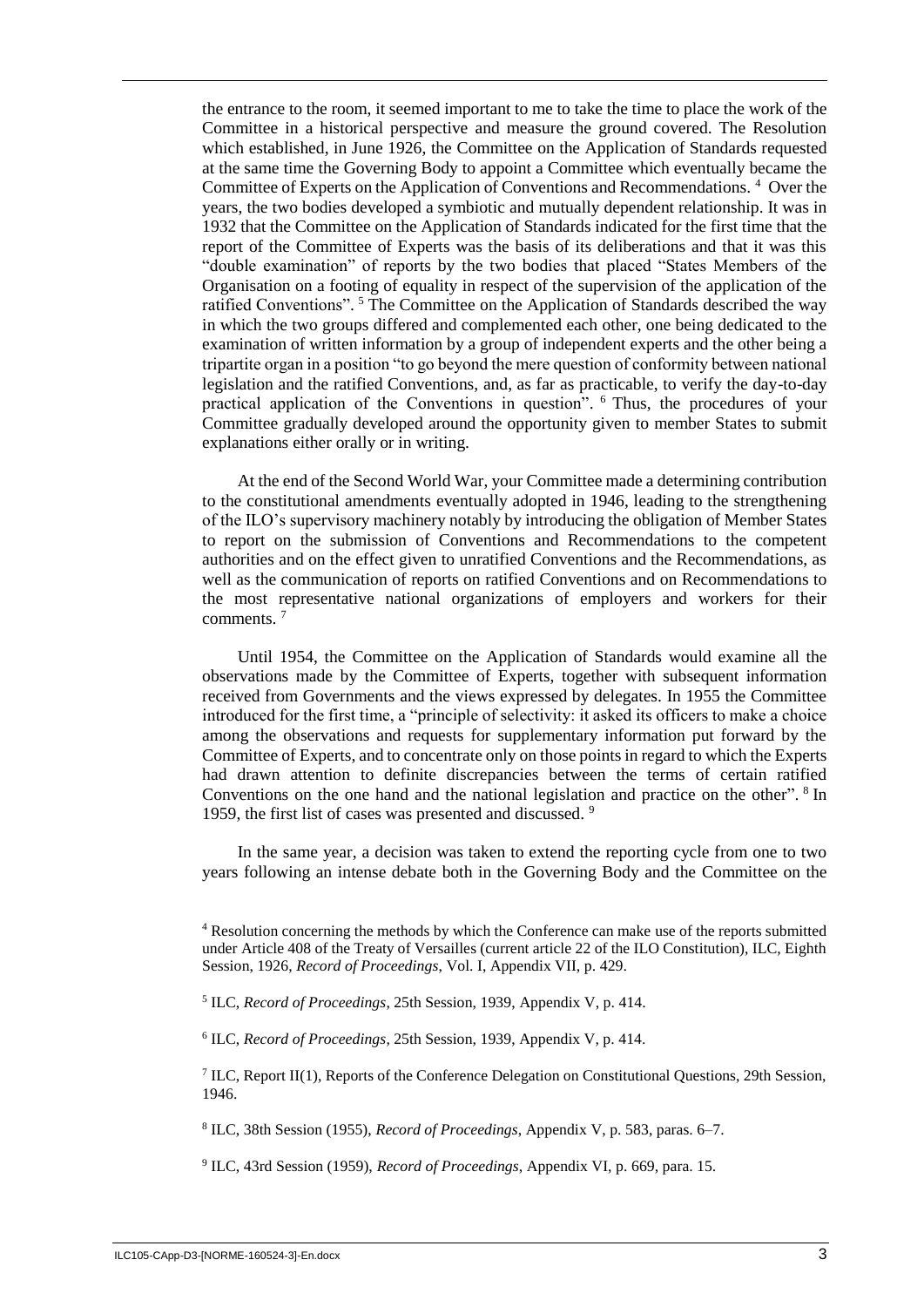Application of Standards on a proposal made by the Committee of Experts to address the increasing workload. Your Committee emphasized on that occasion "the great confidence and esteem which it has always had for the work of the Experts". <sup>10</sup>

In the 1950s the dialogue between the two supervisory bodies and Member States was amplified by the first references to technical assistance to overcome difficulties in the application of Conventions. Your Committee first made explicit reference to technical assistance in 1953 <sup>11</sup> while the Committee of Experts included such references in the late 1950s. The importance of technical assistance steadily grew, as new member States joined the organization, tripling its membership between 1945 and 1982 and raising new and diversified needs.

In 1964, the Committee of Experts started to record cases of progress. Today, the total number of cases "of satisfaction" at the progress achieved, has risen to 2,999.<sup>12</sup>

The convergence of views between the Employers' and Workers' groups has been the greatest strength of the ILO from the 1960s to the late 1980s, contributing to the increased participation of employers' and workers' organizations in the process of supervision of standards which ultimately maintained the confidence of all parties. As emphasized in a 1977 Resolution of the ILC:

… absolute impartiality in the ILO supervision of international standards is the key to their credibility in order to ensure that obligations freely contracted are complied with and remain the same for all countries irrespective of their size, economic and social system and level of economic development. <sup>13</sup>

The submission of comments by employers' and workers' organizations gradually became an established feature of the supervisory mechanism. The comments received increased from nine in 1972, to 82 in 1983, to 183 in 1990, to 1,004 in 2012 and 1,143 in 2015.

A heightened level of interaction between the two bodies in discharging their respective mandates led to greater coordination between the two Committees, at the initiative of the Committee on the Application of Standards and with the help of the Office, to strengthen the follow-up to cases of serious failure by member States to fulfil their reporting and other standards-related obligations and to promote the provision of technical assistance to member States for the implementation of the Conventions.

However, the most recent period has also been marked by divergences concerning the mandate of the Committee of Experts and the respective functions of the two Committees. In June 2012, the Committee on the Application of Standards was for the first time unable to adopt a list of individual cases for discussion because of this difference of views.

As you know, this impasse ultimately sparked off a challenging but useful dialogue within the ILO on its standards system. A Tripartite Meeting held in February 2015, led to a

<sup>10</sup> ILC, 43rd Session (1959), *Record of Proceedings*, Appendix VI, pp. 668–669.

<sup>11</sup> ILC, 36th Session (1953), *Record of Proceedings*, Appendix VI, p. 365.

 $12$  Report III (Part 1A), op. cit., para. 52.

<sup>13</sup> ILC, 63rd Session (1977), Resolution concerning the strengthening of tripartism in the ILO supervisory procedures of international labour standards and technical co-operation programmes; preamble. See also ILC, 56th Session (1971), Resolution concerning the strengthening of tripartism in the over-all activities of the International Labour Organisation.